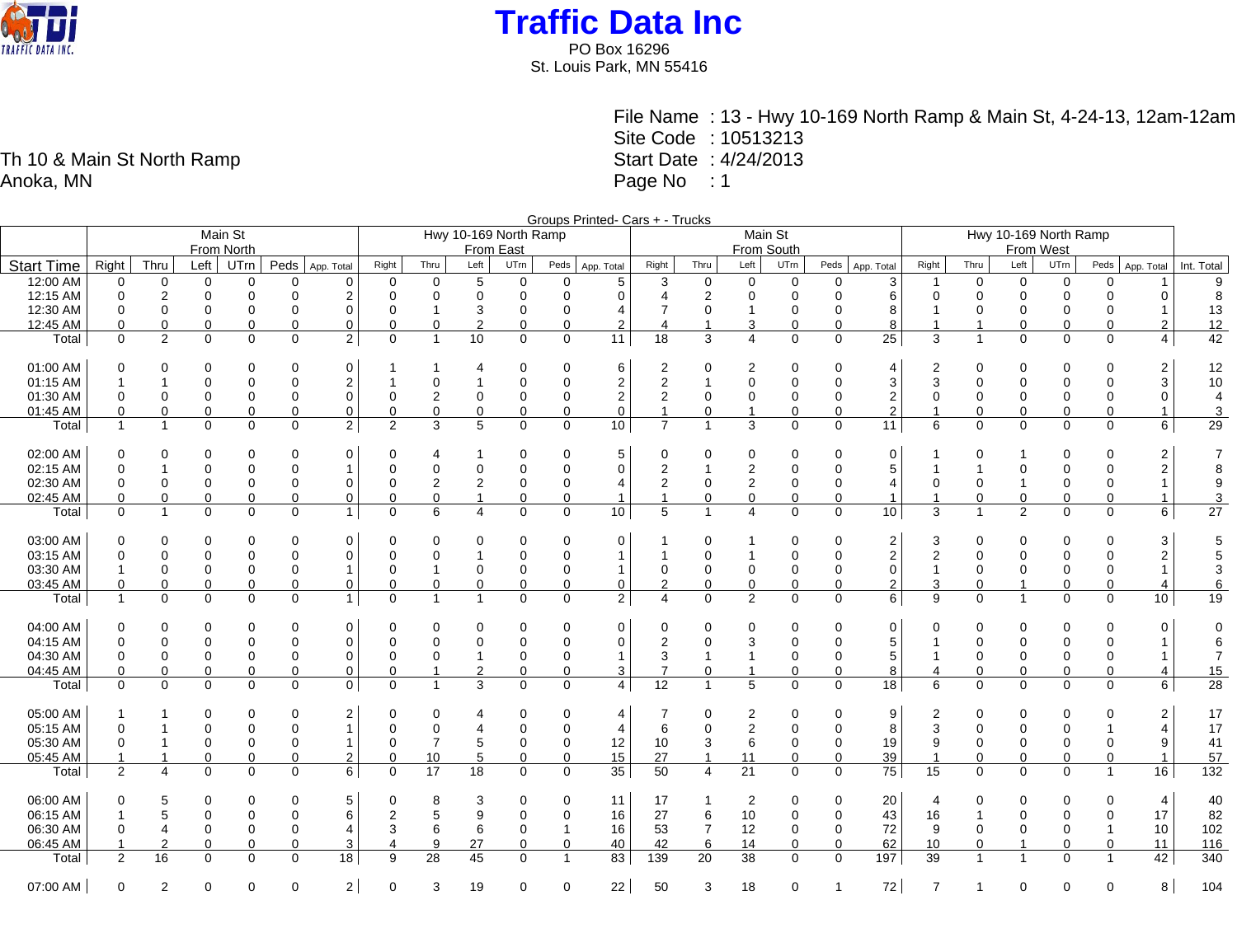

PO Box 16296 St. Louis Park, MN 55416

File Name : 13 - Hwy 10-169 North Ramp & Main St, 4-24-13, 12am-12am

Site Code : 10513213

Start Date : 4/24/2013

Page No : 2

Groups Printed- Cars + - Trucks

|                   |                | $111100$ $0010$ $110010$ |                         |              |                |                |                       |                |      |             |             |            |            |                  |         |             |                |                  |                |                                    |                              |                |                         |                 |            |  |
|-------------------|----------------|--------------------------|-------------------------|--------------|----------------|----------------|-----------------------|----------------|------|-------------|-------------|------------|------------|------------------|---------|-------------|----------------|------------------|----------------|------------------------------------|------------------------------|----------------|-------------------------|-----------------|------------|--|
|                   |                |                          |                         | Main St      |                |                | Hwy 10-169 North Ramp |                |      |             |             |            |            |                  | Main St |             |                |                  |                |                                    |                              |                |                         |                 |            |  |
|                   |                |                          |                         | From North   |                |                |                       |                |      | From East   |             |            | From South |                  |         |             |                |                  |                | Hwy 10-169 North Ramp<br>From West |                              |                |                         |                 |            |  |
| <b>Start Time</b> | Right          | Thru                     | Left                    | UTrn         | Peds           |                | Right                 | Thru           | Left | UTrn        | Peds        |            | Right      | Thru             | Left    | UTrn        | Peds           | App. Total       | Right          | Thru                               | Left                         | UTrn           | Peds                    | App. Total      | Int. Total |  |
|                   |                |                          |                         |              |                | App. Total     |                       |                |      |             |             | App. Total |            |                  |         |             |                |                  |                |                                    |                              |                |                         |                 |            |  |
| 07:15 AM          | $\overline{2}$ | $\overline{2}$           | 0                       | 0            |                | 5              | $\mathbf 0$           | 5              | 21   | 0           | 0           | 26         | 63         | $\overline{c}$   | 6       | 0           | 0              | 71               | 5              | $\overline{1}$                     | 2                            | 0              | $\overline{\mathbf{c}}$ | 10              | 112        |  |
| 07:30 AM          | $\mathbf 0$    | 6                        | 0                       | $\mathbf 0$  |                | $\overline{7}$ | 3                     | $\overline{7}$ | 34   | 0           | $\mathbf 0$ | 44         | 57         | 4                | 14      | $\Omega$    | 0              | 75               | 14             | $\mathbf 0$                        | $\mathbf 0$                  | $\mathbf 0$    | $\boldsymbol{2}$        | 16              | 142        |  |
| 07:45 AM          | $\overline{2}$ | 8                        | 1                       | $\mathbf 0$  | $\Omega$       | 11             | 2                     | 12             | 30   | 0           | $\mathbf 0$ | 44         | 104        | 3                | 20      | 0           | $\Omega$       | 127              | 12             | $\mathbf 0$                        | 0                            | $\mathbf 0$    | 3                       | 15              | 197        |  |
| Total             | $\overline{4}$ | 18                       | $\overline{1}$          | $\mathbf{0}$ | $\overline{2}$ | 25             | 5                     | 27             | 104  | 0           | $\mathbf 0$ | 136        | 274        | $\overline{12}$  | 58      | $\mathbf 0$ | $\overline{1}$ | 345              | 38             | 2                                  | $\overline{2}$               | $\overline{0}$ | $\overline{7}$          | 49              | 555        |  |
|                   |                |                          |                         |              |                |                |                       |                |      |             |             |            |            |                  |         |             |                |                  |                |                                    |                              |                |                         |                 |            |  |
| 08:00 AM          |                |                          | 3                       | $\mathbf 0$  | $\Omega$       | 5              |                       | 7              | 13   | 0           | 0           | 21         | 72         | 6                | 10      | 0           | 0              | 88               | 8              | $\Omega$                           | 0                            | $\Omega$       | $\Omega$                | 8               | 122        |  |
| 08:15 AM          | $\Omega$       | $\overline{2}$           | 4                       | $\mathbf 0$  | $\Omega$       | 6              | 3                     | 8              | 21   | 0           | $\Omega$    | 32         | 52         | 10               | 12      | $\Omega$    | 0              | 74               | 11             | $\mathbf 0$                        | $\Omega$                     | $\mathbf 0$    | $\Omega$                | 11              | 123        |  |
| 08:30 AM          |                | 3                        | $\overline{\mathbf{c}}$ | $\mathbf 0$  | $\Omega$       | 6              | 4                     | $\overline{4}$ | 14   | 0           | $\mathbf 0$ | 22         | 40         | 9                | 9       | 0           | 0              | 58               | 7              | $\overline{2}$                     | 2                            | 0              | $\Omega$                | 11              | 97         |  |
| 08:45 AM          |                | 3                        | 4                       | $\mathbf 0$  | $\Omega$       | 8              | 4                     | 6              | 32   | $\mathbf 0$ | $\mathbf 0$ | 42         | 47         | 6                | 17      | $\mathbf 0$ | $\Omega$       | 70               | $\overline{7}$ | $\mathbf 0$                        | $\mathbf 0$                  | $\mathbf 0$    | $\Omega$                | $\overline{7}$  | 127        |  |
| Total             | 3              | 9                        | 13                      | $\mathbf 0$  | 0              | 25             | 12                    | 25             | 80   | $\mathbf 0$ | $\mathbf 0$ | 117        | 211        | 31               | 48      | $\mathbf 0$ | 0              | 290              | 33             | $\overline{2}$                     | $\overline{2}$               | $\mathbf 0$    | $\mathbf 0$             | $\overline{37}$ | 469        |  |
|                   |                |                          |                         |              |                |                |                       |                |      |             |             |            |            |                  |         |             |                |                  |                |                                    |                              |                |                         |                 |            |  |
| 09:00 AM          | $\Omega$       | 8                        | 4                       | $\mathbf 0$  | 0              | 12             | 3                     | $\overline{4}$ | 27   | 0           | 0           | 34         | 46         | 6                | 17      | 0           | 0              | 69               | 9              | $\Omega$                           | 1                            | 0              | $\Omega$                | 10              | 125        |  |
| 09:15 AM          | $\overline{2}$ | 11                       | 3                       | $\mathbf 0$  | $\Omega$       | 16             | -1                    | 6              | 29   | $\mathbf 0$ | $\mathbf 0$ | 36         | 48         | 6                | 17      | $\Omega$    | 2              | 73               | 12             | $\mathbf 0$                        | $\overline{2}$               | $\mathbf 0$    | $\Omega$                | 14              | 139        |  |
|                   | $\Omega$       | $\Omega$                 | 3                       |              | $\Omega$       |                | $\Omega$              |                |      |             | $\Omega$    |            | 39         |                  |         | $\Omega$    | 0              | 55               |                |                                    | 0                            |                | $\Omega$                | 13              |            |  |
| 09:30 AM          |                |                          |                         | $\mathbf 0$  |                | 3              |                       | 10             | 13   | 0           |             | 23         |            | 6                | 10      |             |                |                  | 13             | 0                                  |                              | 0              |                         |                 | 94         |  |
| 09:45 AM          | $\mathbf 0$    |                          | 6                       | $\mathbf 0$  | $\Omega$       | 10             |                       | 7              | 26   | 0           | 0           | 34         | 46         | 5                | 20      | 0           | 0              | 71               | 12             | 0                                  | 1<br>$\overline{\mathbf{A}}$ | 0              | 0                       | 13              | 128        |  |
| Total             | 2              | 23                       | 16                      | $\mathbf 0$  | $\Omega$       | 41             | 5                     | 27             | 95   | 0           | $\mathbf 0$ | 127        | 179        | $\overline{23}$  | 64      | 0           | $\overline{2}$ | 268              | 46             | $\mathbf 0$                        |                              | $\Omega$       | $\Omega$                | 50              | 486        |  |
| 10:00 AM          |                |                          | 4                       | 0            | $\Omega$       | 6              |                       | 2              | 12   | 0           | 0           | 15         | 45         | 6                | 16      | 0           | 0              | 67               | 15             |                                    | 0                            | 0              | -1                      | 17              | 105        |  |
| 10:15 AM          |                | 3                        | $\overline{2}$          | $\mathbf 0$  | $\Omega$       | 6              | 1                     | $\overline{7}$ | 22   | $\mathbf 0$ | $\mathbf 0$ | 30         | 44         | 6                | 12      | $\Omega$    | 0              | 62               | 12             | $\mathbf 0$                        | $\Omega$                     | $\mathbf 0$    | $\Omega$                | 12              | 110        |  |
| 10:30 AM          | $\Omega$       |                          | 3                       | $\mathbf 0$  | 2              | 6              | 2                     | $\overline{7}$ | 19   | 0           | $\mathbf 0$ | 28         | 40         | 5                | 18      | 0           | 0              | 63               | 13             | $\Omega$                           | 0                            | $\mathbf 0$    | $\overline{2}$          | 15              | 112        |  |
| 10:45 AM          | 0              |                          | 3                       | $\mathbf 0$  | 0              | 10             | 0                     | $\overline{7}$ | 25   | 0           | $\mathbf 0$ | 32         | 51         | 6                | 15      | 0           | 0              | 72               | 12             |                                    | 0                            | 0              | $\pmb{0}$               | 13              | $127$      |  |
| Total             | 2              | 12                       | $\overline{12}$         | $\mathbf 0$  | $\overline{2}$ | 28             | 4                     | 23             | 78   | 0           | $\mathbf 0$ | 105        | 180        | 23               | 61      | 0           | 0              | $\overline{264}$ | 52             | $\overline{2}$                     | $\Omega$                     | $\mathbf 0$    | 3                       | $\overline{57}$ | 454        |  |
|                   |                |                          |                         |              |                |                |                       |                |      |             |             |            |            |                  |         |             |                |                  |                |                                    |                              |                |                         |                 |            |  |
| 11:00 AM          | 0              |                          | 2                       | 0            | $\Omega$       | 6              | 2                     | 5              | 25   | 0           | 0           | 32         | 44         | 4                | 12      | 0           | 0              | 60               | 19             | 0                                  | 0                            | 0              | 0                       | 19              | 117        |  |
| 11:15 AM          | $\Omega$       | $\overline{4}$           | 3                       | $\mathbf 0$  | $\Omega$       | $\overline{7}$ | 2                     | 12             | 21   | 0           | $\mathbf 0$ | 35         | 43         | $\boldsymbol{2}$ | 19      | $\Omega$    | 0              | 64               | 22             | $\mathbf 0$                        | $\mathbf 0$                  | $\mathbf 0$    | 0                       | 22              | 128        |  |
| 11:30 AM          |                | $\overline{2}$           | $\overline{\mathbf{c}}$ | $\mathbf 0$  | $\Omega$       | 5              | $\overline{7}$        | 11             | 33   | 0           | $\Omega$    | 51         | 40         | 11               | 27      | $\Omega$    | 0              | 78               | 10             | $\mathbf 0$                        | $\overline{2}$               | $\mathbf 0$    | $\overline{2}$          | 14              | 148        |  |
| 11:45 AM          |                | $\Delta$                 | 3                       | $\mathbf 0$  | $\Omega$       | 8              | 5                     | 20             | 27   | 0           | $\mathbf 0$ | 52         | 57         | $\overline{7}$   | 25      | 0           | 0              | 89               | 20             | $\overline{1}$                     | $\overline{1}$               | 0              | $\mathbf 0$             | 22              | 171        |  |
| Total             | $\overline{2}$ | 14                       | 10                      | $\Omega$     | $\Omega$       | 26             | 16                    | 48             | 106  | $\Omega$    | $\mathbf 0$ | 170        | 184        | 24               | 83      | $\Omega$    | $\Omega$       | 291              | 71             | $\mathbf{1}$                       | 3                            | $\Omega$       | 2                       | 77              | 564        |  |
|                   |                |                          |                         |              |                |                |                       |                |      |             |             |            |            |                  |         |             |                |                  |                |                                    |                              |                |                         |                 |            |  |
| 12:00 PM          | $\Omega$       |                          | 2                       | 0            | $\Omega$       | 6              |                       | 15             | 22   | 0           | 0           | 38         | 67         | 7                | 23      | 0           | 2              | 99               | 24             | 2                                  | -1                           | 0              | $\Omega$                | 27              | 170        |  |
| 12:15 PM          | $\Omega$       |                          | 3                       | $\mathbf 0$  | $\Omega$       | $\overline{4}$ | $\overline{1}$        | 9              | 28   | 0           | 0           | 38         | 72         | 5                | 21      | $\Omega$    | $\overline{1}$ | 99               | 22             | $\mathbf 0$                        | 0                            | 0              | $\Omega$                | 22              | 163        |  |
| 12:30 PM          |                | 3                        | 3                       | $\mathbf 0$  | $\Omega$       | $\overline{7}$ | 4                     | $\overline{7}$ | 13   | 0           | $\mathbf 0$ | 24         | 62         | 5                | 22      | 0           | 0              | 89               | 38             | -1                                 | 0                            | $\mathbf 0$    | $\overline{4}$          | 43              | 163        |  |
| 12:45 PM          | $\mathbf 0$    | $\overline{4}$           | 4                       | $\mathbf 0$  | $\Omega$       | 8              | -1                    | 10             | 20   | 0           | $\mathbf 0$ | 31         | 61         | 6                | 13      | 0           | $\overline{1}$ | 81               | 21             | $\overline{2}$                     | 3                            | $\mathbf 0$    |                         | 27              | 147        |  |
| Total             | $\mathbf{1}$   | 12                       | 12                      | $\Omega$     | $\Omega$       | 25             | $\overline{7}$        | 41             | 83   | $\Omega$    | $\mathbf 0$ | 131        | 262        | 23               | 79      | $\Omega$    | 4              | 368              | 105            | 5                                  | 4                            | $\Omega$       | 5                       | 119             | 643        |  |
|                   |                |                          |                         |              |                |                |                       |                |      |             |             |            |            |                  |         |             |                |                  |                |                                    |                              |                |                         |                 |            |  |
| 01:00 PM          | $\Omega$       | 5                        | 2                       | 0            | $\Omega$       | $\overline{7}$ | 6                     | 9              | 20   | 0           | 0           | 35         | 53         | 10               | 25      | 0           | 0              | 88               | 23             | 2                                  | 2                            | 0              |                         | 28              | 158        |  |
| 01:15 PM          | 3              | 15                       | $\overline{7}$          | $\mathbf 0$  | $\Omega$       | 25             | 2                     | 13             | 17   | 0           | $\mathbf 0$ | 32         | 52         | 6                | 19      | $\mathbf 0$ | 0              | 77               | 15             | 3                                  | $\mathbf 0$                  | $\mathbf 0$    | $\Omega$                | 18              | 152        |  |
| 01:30 PM          | $\mathbf{1}$   | 12                       | 5                       | $\mathbf 0$  | $\mathbf 0$    | 18             | $\mathbf{1}$          | 10             | 25   | 0           | 0           | 36         | 59         | 8                | 19      | 0           | 0              | 86               | 12             | $\mathbf 0$                        | $\mathbf{1}$                 | $\mathbf 0$    | $\mathbf 0$             | 13              | 153        |  |
| 01:45 PM          |                | 11                       | 5                       | $\mathbf 0$  | $\Omega$       | 17             | 3                     | 14             | 16   | $\Omega$    | $\mathbf 0$ | 33         | 50         | 13               | 35      | 0           | $\Omega$       | 98               | 23             | $\overline{2}$                     | $\overline{2}$               | $\Omega$       | $\Omega$                | 27              | 175        |  |
| Total             | 5              | 43                       | 19                      | $\Omega$     | $\Omega$       | 67             | 12                    | 46             | 78   | $\Omega$    | $\Omega$    | 136        | 214        | 37               | 98      | $\Omega$    | 0              | 349              | 73             | $\overline{7}$                     | 5                            | $\Omega$       | -1                      | 86              | 638        |  |
| 02:00 PM          | $\overline{2}$ |                          |                         | 0            |                | 19             |                       | 8              | 15   | 0           | 0           | 24         | 56         | $\overline{4}$   | 17      | 0           | 0              | 77               | 26             |                                    | 0                            | 0              |                         | 28              | 148        |  |
| 02:15 PM          | $\overline{2}$ | $\boldsymbol{2}$         | 4                       | $\mathbf 0$  | $\mathbf 0$    | 8              | 4                     | 9              | 34   | 0           | 0           | 47         | 67         | 11               | 30      | $\Omega$    | 0              | 108              | 24             | 0                                  | $\Omega$                     | 0              | 0                       | 24              | 187        |  |
|                   | $\overline{2}$ | 3                        | 4                       | $\Omega$     | $\Omega$       |                | 3                     |                |      | $\Omega$    | $\Omega$    |            |            |                  |         | $\Omega$    | $\Omega$       |                  |                | $\overline{1}$                     | $\Omega$                     | $\Omega$       | $\overline{1}$          |                 |            |  |
| 02:30 PM          |                |                          |                         |              |                | 9              |                       | 12             | 35   |             |             | 50         | 56         | 8                | 24      |             |                | 88               | 27             |                                    |                              |                |                         | 29              | 176        |  |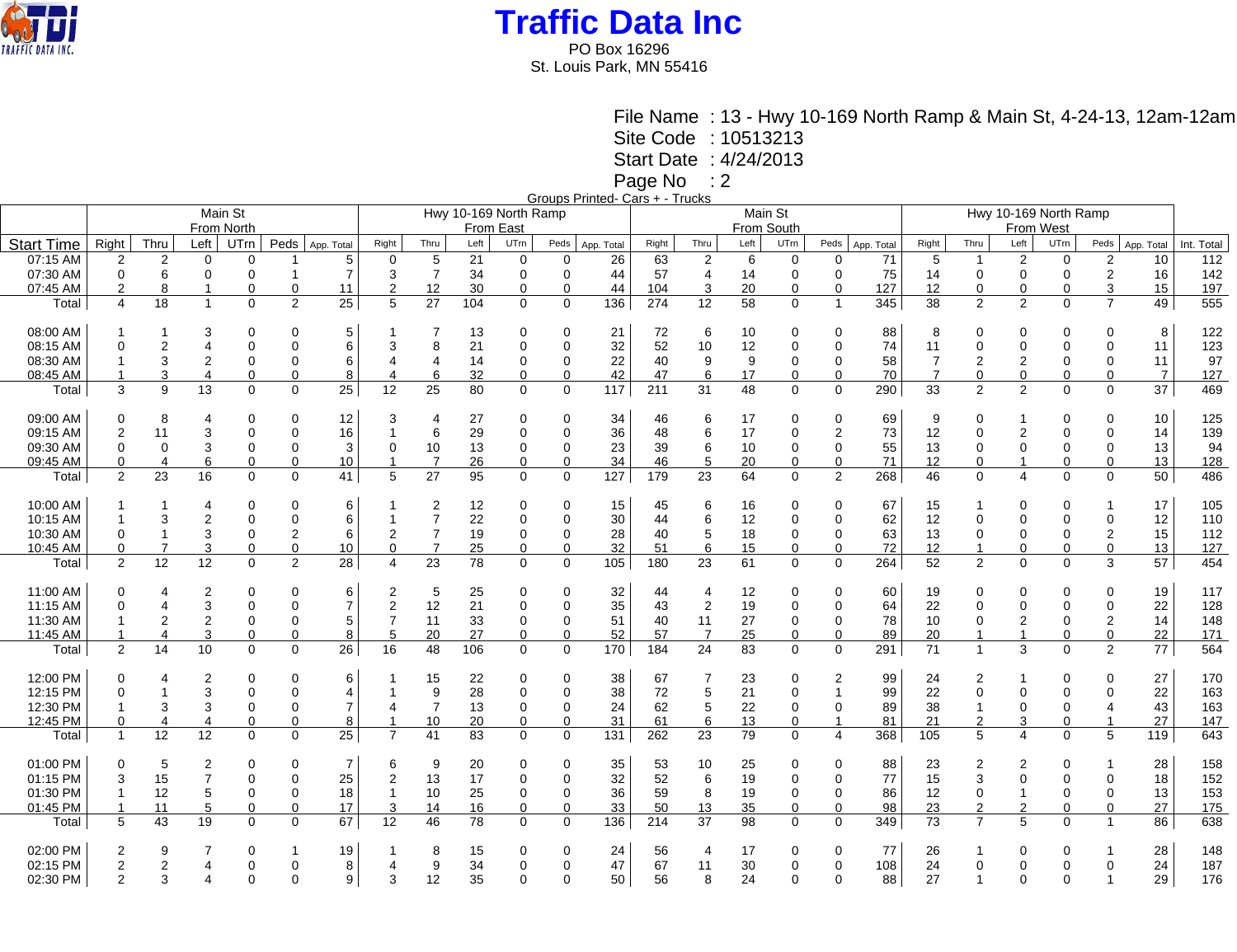

PO Box 16296 St. Louis Park, MN 55416

> File Name : 13 - Hwy 10-169 North Ramp & Main St, 4-24-13, 12am-12am Site Code : 10513213

Start Date : 4/24/2013

Page No : 3

Groups Printed- Cars + - Trucks

|                   |                |                         |                         |             |             |                |                       |      |      |                  |             | oloups i lilitou odis i Truons |            |                  |         |             |                |            |                       |                |                |             |              |            |            |  |  |
|-------------------|----------------|-------------------------|-------------------------|-------------|-------------|----------------|-----------------------|------|------|------------------|-------------|--------------------------------|------------|------------------|---------|-------------|----------------|------------|-----------------------|----------------|----------------|-------------|--------------|------------|------------|--|--|
|                   |                |                         |                         | Main St     |             |                | Hwy 10-169 North Ramp |      |      |                  |             |                                |            |                  | Main St |             |                |            | Hwy 10-169 North Ramp |                |                |             |              |            |            |  |  |
|                   |                |                         |                         | From North  |             |                |                       |      |      | <b>From East</b> |             |                                | From South |                  |         |             |                |            |                       | From West      |                |             |              |            |            |  |  |
|                   |                |                         |                         |             |             |                |                       |      |      |                  |             |                                |            |                  |         |             |                |            |                       |                |                |             |              |            |            |  |  |
| <b>Start Time</b> | Right          | Thru                    | Left                    | UTrn        | Peds        | App. Total     | Right                 | Thru | Left | UTrn             | Peds        | App. Total                     | Right      | Thru             | Left    | UTrn        | Peds           | App. Total | Right                 | Thru           | Left           | UTrn        | Peds         | App. Total | Int. Total |  |  |
| 02:45 PM          | $\mathbf{1}$   | $\overline{4}$          | 5                       | 0           | $\Omega$    | 10             | $\overline{1}$        | 10   | 32   | $\mathbf 0$      | $\mathbf 0$ | 43                             | 82         | 8                | 28      | $\mathbf 0$ | $\mathbf 0$    | 118        | 19                    | $\mathbf 0$    | $\mathbf 0$    | $\mathbf 0$ | 3            | 22         | 193        |  |  |
|                   | $\overline{7}$ |                         | 20                      | $\mathbf 0$ |             |                |                       |      |      | $\mathbf 0$      |             |                                |            |                  |         |             |                |            |                       |                |                |             | 5            |            |            |  |  |
| Total             |                | 18                      |                         |             |             | 46             | 9                     | 39   | 116  |                  | $\mathbf 0$ | 164                            | 261        | 31               | 99      | $\mathbf 0$ | $\mathbf 0$    | 391        | 96                    | $\overline{2}$ | $\mathbf 0$    | $\mathbf 0$ |              | 103        | 704        |  |  |
|                   |                |                         |                         |             |             |                |                       |      |      |                  |             |                                |            |                  |         |             |                |            |                       |                |                |             |              |            |            |  |  |
| 03:00 PM          |                | 8                       | 3                       | $\Omega$    | $\Omega$    | 12             |                       | 10   | 35   | $\Omega$         | 0           | 47                             | 59         | 10               | 26      | 0           | 0              | 95         | 37                    | 0              | 5              | $\Omega$    | 2            | 44         | 198        |  |  |
| 03:15 PM          | 1              | 4                       |                         | $\Omega$    | $\Omega$    | 9              |                       | 17   | 44   | 0                | 0           | 62                             | 74         | 11               | 44      | $\Omega$    | 0              | 129        | 35                    | $\overline{2}$ | $\mathbf{0}$   | $\Omega$    |              | 38         | 238        |  |  |
|                   |                |                         |                         |             |             |                |                       |      |      |                  |             |                                |            |                  |         |             |                |            |                       |                |                |             |              |            |            |  |  |
| 03:30 PM          |                | 8                       | 6                       | 0           | $\Omega$    | 15             | 4                     | 8    | 30   | 0                | 0           | 42                             | 74         | 6                | 44      | 0           | 0              | 124        | 21                    | $\mathbf{1}$   | $\mathbf 1$    | $\Omega$    | 4            | 27         | 208        |  |  |
| 03:45 PM          | 0              | 6                       | $\overline{2}$          | 0           | $\Omega$    | 8              |                       | 25   | 34   | 0                | 0           | 63                             | 78         | 10               | 61      | 0           | 0              | 149        | 18                    | $\overline{2}$ | 0              | $\Omega$    |              | 21         | 241        |  |  |
| Total             | 3              | 26                      | 15                      | $\mathbf 0$ | $\mathbf 0$ | 44             | 11                    | 60   | 143  | $\mathbf 0$      | $\mathbf 0$ | 214                            | 285        | 37               | 175     | $\mathbf 0$ | 0              | 497        | 111                   | 5              | 6              | $\mathbf 0$ | 8            | 130        | 885        |  |  |
|                   |                |                         |                         |             |             |                |                       |      |      |                  |             |                                |            |                  |         |             |                |            |                       |                |                |             |              |            |            |  |  |
|                   |                |                         |                         |             |             |                |                       |      |      |                  |             |                                |            |                  |         |             |                |            |                       |                |                |             |              |            |            |  |  |
| 04:00 PM          | 4              | 2                       | 3                       | 0           | 0           | 9              | 5                     | 43   | 37   | 0                | 0           | 85                             | 88         | 4                | 60      | 0           | 0              | 152        | 26                    | -1             | 1              | 0           | 2            | 30         | 276        |  |  |
| 04:15 PM          | 3              | 6                       | $\overline{\mathbf{c}}$ | $\mathbf 0$ | $\Omega$    | 11             | 5                     | 64   | 35   | $\mathbf 0$      | 0           | 104                            | 66         | 6                | 51      | 0           | 0              | 123        | 12                    | 3              | $\overline{2}$ | $\mathbf 0$ | $\mathbf{1}$ | 18         | 256        |  |  |
| 04:30 PM          | $\overline{4}$ | $\overline{2}$          | $\mathbf{1}$            | $\Omega$    | $\Omega$    | $\overline{7}$ |                       | 64   | 30   | $\mathbf 0$      | 0           | 95                             | 94         | 4                | 58      | $\Omega$    | $\mathbf 0$    | 156        | 17                    | $\mathbf{1}$   | $\mathbf{0}$   | $\mathbf 0$ | $\mathbf 0$  | 18         | 276        |  |  |
| 04:45 PM          | 2              | $\overline{7}$          | $\mathbf 0$             |             | $\Omega$    | 9              | 2                     | 67   | 39   | $\Omega$         | $\mathbf 0$ | 108                            | 74         | 5                | 61      | $\mathbf 0$ | 0              | 140        | 26                    |                |                | $\Omega$    | $\Omega$     | 29         |            |  |  |
|                   |                |                         |                         | 0           |             |                |                       |      |      |                  |             |                                |            |                  |         |             |                |            |                       |                | 2              |             |              |            | 286        |  |  |
| Total             | 13             | 17                      | 6                       | $\mathbf 0$ | $\Omega$    | 36             | 13                    | 238  | 141  | $\mathbf 0$      | $\mathbf 0$ | 392                            | 322        | 19               | 230     | $\mathbf 0$ | 0              | 571        | 81                    | 6              | 5              | $\Omega$    | 3            | 95         | 1094       |  |  |
|                   |                |                         |                         |             |             |                |                       |      |      |                  |             |                                |            |                  |         |             |                |            |                       |                |                |             |              |            |            |  |  |
| 05:00 PM          | 1              | 2                       | 0                       | $\Omega$    | 0           | 3              |                       | 80   | 36   | 0                | 0           | 117                            | 82         | 3                | 57      | 0           | 0              | 142        | 20                    |                | 0              | 0           | 0            | 21         | 283        |  |  |
| 05:15 PM          | $\mathbf 0$    | $\overline{2}$          | 1                       | $\Omega$    | $\Omega$    | 3              |                       | 72   | 31   | $\mathbf 0$      | $\mathbf 0$ | 104                            | 75         | 3                | 55      | $\mathbf 0$ | 0              | 133        |                       | $\mathbf 0$    | 14             | $\mathbf 0$ | $\mathbf 0$  | 34         | 274        |  |  |
|                   |                |                         |                         |             |             |                |                       |      |      |                  |             |                                |            |                  |         |             |                |            | 20                    |                |                |             |              |            |            |  |  |
| 05:30 PM          |                | 3                       | 2                       | 0           | $\Omega$    | 6              | 3                     | 75   | 31   | 0                | 0           | 109                            | 71         | $\mathbf{1}$     | 64      | 0           | $\mathbf 0$    | 136        | 24                    | $\mathbf 0$    | -1             | 0           | 0            | 25         | 276        |  |  |
| 05:45 PM          | $\mathbf 1$    | $\overline{7}$          | $\mathbf 0$             | 0           | $\Omega$    | 8              |                       | 67   | 27   | 0                | 0           | 95                             | 62         | $\mathbf 0$      | 49      | 0           | 0              | 111        | 17                    | $\mathbf{1}$   | $\overline{1}$ | 0           | 0            | 19         | 233        |  |  |
| Total             | 3              | 14                      | 3                       | $\Omega$    | $\Omega$    | 20             | 6                     | 294  | 125  | $\Omega$         | $\mathbf 0$ | 425                            | 290        | $\overline{7}$   | 225     | $\mathbf 0$ | 0              | 522        | 81                    | 2              | 16             | $\Omega$    | $\Omega$     | 99         | 1066       |  |  |
|                   |                |                         |                         |             |             |                |                       |      |      |                  |             |                                |            |                  |         |             |                |            |                       |                |                |             |              |            |            |  |  |
|                   |                |                         |                         |             |             |                |                       |      |      |                  |             |                                |            |                  |         |             |                |            |                       |                |                |             |              |            |            |  |  |
| 06:00 PM          |                | 2                       | 0                       | $\Omega$    | 0           | 3              | 2                     | 20   | 26   | 0                | 0           | 48                             | 71         | 2                | 31      | 0           | 0              | 104        | 24                    |                | 1              | 0           | 0            | 26         | 181        |  |  |
| 06:15 PM          | $\Omega$       | 0                       | 0                       | $\Omega$    | $\Omega$    | $\mathbf 0$    | 3                     | 14   | 20   | 0                | 0           | 37                             | 66         | $\pmb{0}$        | 28      | 0           | 0              | 94         | 25                    | $\Omega$       | $\Omega$       | $\Omega$    | $\mathbf 0$  | 25         | 156        |  |  |
| 06:30 PM          | 0              | 3                       | 0                       | $\mathbf 0$ | $\Omega$    | 3              | $\overline{2}$        | 4    | 29   | 0                | 0           | 35                             | 51         | $\boldsymbol{2}$ | 27      | 0           | 0              | 80         | 12                    | 0              | 0              | 0           | 0            | 12         | 130        |  |  |
| 06:45 PM          | 3              | 6                       | $\mathbf{1}$            | 0           | $\Omega$    | 10             |                       | 9    | 30   | $\Omega$         | $\mathbf 0$ | 40                             | 48         | 4                | 28      | 0           | 0              | 80         | 17                    | $\mathbf 0$    | $\mathbf 1$    | $\Omega$    | 1            | 19         | 149        |  |  |
|                   |                |                         |                         |             |             |                |                       |      |      |                  |             |                                |            |                  |         |             |                |            |                       |                |                |             |              |            |            |  |  |
| Total             | 4              | 11                      | $\mathbf{1}$            | $\mathbf 0$ | $\Omega$    | 16             | 8                     | 47   | 105  | $\mathbf 0$      | $\mathbf 0$ | 160                            | 236        | 8                | 114     | 0           | 0              | 358        | 78                    | $\mathbf{1}$   | $\overline{2}$ | $\Omega$    | $\mathbf{1}$ | 82         | 616        |  |  |
|                   |                |                         |                         |             |             |                |                       |      |      |                  |             |                                |            |                  |         |             |                |            |                       |                |                |             |              |            |            |  |  |
| 07:00 PM          | $\Omega$       | 3                       | 0                       | $\Omega$    | $\Omega$    | 3              | $\overline{2}$        | 13   | 19   | 0                | 0           | 34                             | 35         | 0                | 17      | $\Omega$    | 0              | 52         | 28                    | $\Omega$       |                | $\Omega$    | 0            | 29         | 118        |  |  |
| 07:15 PM          | 0              | 3                       | $\mathbf 0$             | $\Omega$    | $\Omega$    | 3              |                       | 15   | 18   | 0                | 0           | 34                             | 49         | $\boldsymbol{2}$ | 20      | $\Omega$    | 0              | 71         | 11                    | $\mathbf 0$    | 0              | 0           | $\mathbf 0$  | 11         | 119        |  |  |
|                   |                |                         |                         |             |             |                |                       |      |      |                  |             |                                |            |                  |         |             |                |            |                       |                |                |             |              |            |            |  |  |
| 07:30 PM          |                | 1                       | 0                       | 0           | $\Omega$    | 3              | 2                     | 3    | 19   | 0                | 0           | 24                             | 48         | $\mathbf{1}$     | 22      | 0           | 0              | 71         | 17                    | $\mathbf 0$    | 0              | 0           | 0            | 17         | 115        |  |  |
| 07:45 PM          | 0              | 0                       | $\mathbf 0$             | $\mathbf 0$ | $\Omega$    | $\mathbf 0$    | $\mathbf 0$           | 5    | 12   | 0                | $\mathbf 0$ | 17                             | 49         | 2                | 18      | $\mathbf 0$ | 0              | 69         | 12                    | $\mathbf 0$    | 0              | 0           | $\mathbf 0$  | 12         | 98         |  |  |
| Total             | $\overline{2}$ | $\overline{7}$          | $\Omega$                | $\Omega$    | $\Omega$    | 9              | 5                     | 36   | 68   | $\Omega$         | $\mathbf 0$ | 109                            | 181        | 5                | 77      | $\mathbf 0$ | $\Omega$       | 263        | 68                    | $\Omega$       | $\overline{1}$ | $\Omega$    | $\Omega$     | 69         | 450        |  |  |
|                   |                |                         |                         |             |             |                |                       |      |      |                  |             |                                |            |                  |         |             |                |            |                       |                |                |             |              |            |            |  |  |
|                   |                |                         |                         |             |             |                |                       |      |      |                  |             |                                |            |                  |         |             |                |            |                       |                |                |             |              |            |            |  |  |
| 08:00 PM          | 0              | 0                       | 0                       | $\mathbf 0$ | 0           | $\overline{0}$ | 2                     | 4    | 19   | 0                | 0           | 25                             | 43         | 2                | 16      | 0           | 0              | 61         | 15                    | $\Omega$       | 0              | 0           | 2            | 17         | 103        |  |  |
| 08:15 PM          | $\mathbf 0$    | 4                       | $\mathbf 0$             | $\mathbf 0$ | $\Omega$    | $\overline{4}$ | 2                     | 2    | 19   | $\mathbf 0$      | 0           | 23                             | 46         | $\boldsymbol{2}$ | 15      | $\mathbf 0$ | $\overline{1}$ | 64         | 16                    | $\Omega$       | $\mathbf{0}$   | $\mathbf 0$ | $\mathbf 0$  | 16         | 107        |  |  |
| 08:30 PM          | 0              | 4                       | 0                       | 0           | $\Omega$    | $\overline{4}$ |                       | 3    | 17   | 0                | 0           | 21                             | 48         | $\boldsymbol{2}$ | 15      | 0           | 0              | 65         | 8                     | $\mathbf 0$    | 0              | 0           | 0            | 8          | 98         |  |  |
| 08:45 PM          | $\Omega$       | $\Omega$                | $\mathbf 0$             | 0           | $\Omega$    | $\mathbf 0$    |                       | 3    | 22   | $\Omega$         | 0           | 26                             | 36         | 3                | 9       | 0           | $\Omega$       | 48         | $\overline{7}$        | $\Omega$       | 0              | $\Omega$    | 1            | 8          | 82         |  |  |
|                   |                |                         |                         |             |             |                |                       |      |      |                  |             |                                |            |                  |         |             |                |            |                       |                |                |             |              |            |            |  |  |
| Total             | $\Omega$       | 8                       | $\Omega$                | $\Omega$    | $\Omega$    | 8              | 6                     | 12   | 77   | $\Omega$         | $\mathbf 0$ | 95                             | 173        | 9                | 55      | 0           | $\mathbf{1}$   | 238        | 46                    | $\Omega$       | $\Omega$       | $\Omega$    | 3            | 49         | 390        |  |  |
| 09:00 PM          | $\Omega$       | 0                       | $\Omega$                | 0           | $\Omega$    | $\mathbf 0$    | 3                     | 7    | 13   | $\Omega$         | 0           | 23                             | 26         | 2                | 5       | $\Omega$    | 0              | 33         | 9                     | $\Omega$       | $\Omega$       | $\Omega$    | $\Omega$     | 9          | 65         |  |  |
| 09:15 PM          | $\Omega$       |                         | $\Omega$                | $\Omega$    | $\Omega$    | $\overline{2}$ | $\Omega$              | 4    | 9    | $\Omega$         | 0           | 13                             | 29         | 1                | 13      | $\Omega$    | $\mathbf{0}$   | 43         | 8                     | $\Omega$       | $\Omega$       | $\Omega$    | $\Omega$     | 8          | 66         |  |  |
|                   |                |                         |                         |             |             |                |                       |      |      |                  |             |                                |            |                  |         |             |                |            |                       |                |                |             |              |            |            |  |  |
| 09:30 PM          | $\Omega$       |                         |                         | 0           | $\Omega$    | $\overline{c}$ | 2                     | 4    | 6    | $\Omega$         | 0           | 12                             | 21         | 0                | 10      | 0           | 0              | 31         | 3                     | $\mathbf 0$    | 0              | $\Omega$    | 0            | 3          | 48         |  |  |
| 09:45 PM          | 0              |                         | 0                       | $\Omega$    | 0           |                |                       | 0    | 11   | 0                | 0           | 12                             | 13         | 0                | 9       | $\Omega$    | $\Omega$       | 22         | 10                    | 0              | 0              | 0           | $\Omega$     | 10         | 45         |  |  |
| Total             | $\Omega$       | $\overline{\mathbf{4}}$ | $\overline{1}$          | $\Omega$    | $\Omega$    | 5              | 6                     | 15   | 39   | $\Omega$         | $\Omega$    | 60                             | 89         | 3                | 37      | $\Omega$    | $\Omega$       | 129        | 30                    | $\Omega$       | $\Omega$       | $\Omega$    | $\Omega$     | 30         | 224        |  |  |
|                   |                |                         |                         |             |             |                |                       |      |      |                  |             |                                |            |                  |         |             |                |            |                       |                |                |             |              |            |            |  |  |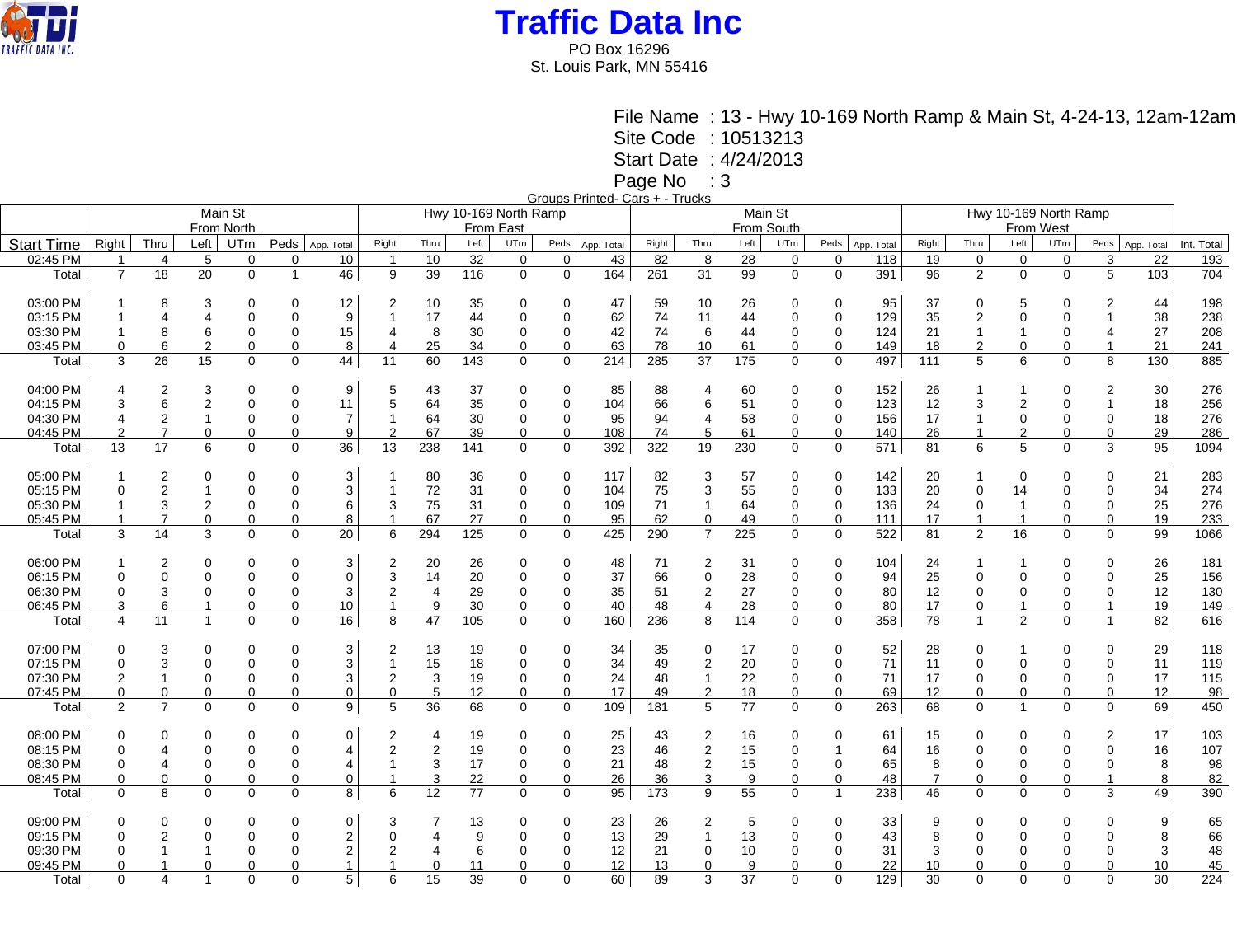

PO Box 16296 St. Louis Park, MN 55416

File Name : 13 - Hwy 10-169 North Ramp & Main St, 4-24-13, 12am-12am

Site Code : 10513213

Start Date : 4/24/2013

Page No : 4

Groups Printed- Cars + - Trucks

|          |      |      |      |                       |                |       |      |                 |          |           |                       |            |      |      |          |                       |      | Hwy 10-169 North Ramp |          |      |          |      |          |            |  |
|----------|------|------|------|-----------------------|----------------|-------|------|-----------------|----------|-----------|-----------------------|------------|------|------|----------|-----------------------|------|-----------------------|----------|------|----------|------|----------|------------|--|
|          |      |      |      |                       |                |       |      |                 |          |           |                       |            |      |      |          |                       |      | From West             |          |      |          |      |          |            |  |
| Right    | Thru | Left | UTrn | Peds                  | App. Total     | Right | Thru | Left            | UTrn     | Peds      |                       | Right      | Thru | Left | UTrn     | Peds                  |      | Right                 | Thru     | Left | UTrn     | Peds |          | Int. Total |  |
| 0        |      |      |      |                       |                |       |      | 8               |          |           | 14                    | 19         |      | 9    |          |                       | 29   |                       |          |      |          |      |          | 50         |  |
|          |      |      |      |                       |                |       |      |                 |          |           | 14                    | 18         |      |      |          |                       | 27   |                       |          |      |          |      |          | 53         |  |
|          |      |      |      |                       |                |       |      |                 |          |           | 9                     | 16         |      |      |          |                       | 25   |                       |          |      |          |      |          | 44         |  |
|          |      |      |      |                       |                |       |      |                 |          |           | 6                     | 14         |      |      |          |                       | 19   |                       |          |      |          |      |          | 31         |  |
| $\Omega$ | 8    |      | 0    |                       | 8              |       | 17   | 22              | 0        | 0         | 43                    | 67         | 5    | 28   | 0        |                       | 100  | 27                    | $\Omega$ | 0    |          | 0    | 27       | 178        |  |
|          |      |      |      |                       |                |       |      |                 |          |           |                       |            |      |      |          |                       |      |                       |          |      |          |      |          |            |  |
|          |      |      |      |                       |                |       |      |                 |          |           | 8                     |            |      |      |          |                       | 12   |                       |          |      |          |      |          | 23         |  |
|          |      |      |      |                       |                |       |      |                 |          |           | $\Omega$              |            |      |      |          |                       | 12   |                       |          |      |          |      |          | 15         |  |
|          |      |      |      |                       |                |       |      | b               |          |           |                       |            |      |      |          |                       | 13   |                       |          |      |          |      |          | 22         |  |
|          |      |      |      |                       |                |       |      |                 |          |           |                       |            |      |      |          |                       | 6    |                       |          |      |          |      |          | 12         |  |
| $\Omega$ |      |      | 0    | 0                     | $\overline{2}$ | 3     | 2    | 12              | 0        | 0         | 17                    | 29         | 4    | 10   | $\Omega$ |                       | 43   | 9                     | $\Omega$ | 0    | $\Omega$ |      | 10       | 72         |  |
|          |      |      |      |                       |                |       |      |                 |          |           |                       |            |      |      |          |                       |      |                       |          |      |          |      |          |            |  |
| 0        |      |      |      |                       | 0              |       |      |                 |          | 0         | 0                     |            | 0    |      |          |                       | 0    |                       |          |      |          | 0    | $\Omega$ |            |  |
| 57       | 269  | 130  |      |                       | 461            | 143   | 1054 | 1558            | 0        |           | 2756                  | 3672       | 331  | 1618 | $\Omega$ | 8                     | 5629 | 1126                  | 38       | 54   |          | 41   | 1259     | 10105      |  |
| 12.4     | 58.4 | 28.2 |      |                       |                | 5.2   | 38.2 | 56.5            | 0        |           |                       | 65.2       | 5.9  | 28.7 | $\Omega$ | 0.1                   |      | 89.4                  |          | 4.3  |          | 3.3  |          |            |  |
| 0.6      | 2.7  | 1.3  |      |                       | 4.6            | 1.4   | 10.4 | 15.4            | 0        |           | 27.3                  | 36.3       | 3.3  | 16   | 0        | 0.1                   | 55.7 | 11.1                  | 0.4      | 0.5  |          | 0.4  | 12.5     |            |  |
| 47       | 242  | 18   |      |                       | 309            | 132   | 1034 | 1530            | 0        | 0         | 2696                  | 3526       | 184  | 1555 |          |                       | 5272 | 1094                  | 35       | 50   |          | 32   | 1211     | 9488       |  |
| 82.5     | 90   | 13.8 |      | 40                    | 67             | 92.3  | 98.1 | 98.2            | 0        |           | 97.8                  | 96         | 55.6 | 96.1 | 0        | 87.5                  | 93.7 | 97.2                  | 92.1     | 92.6 |          | 78   | 96.2     | 93.9       |  |
| 10       | 27   | 112  |      | 3                     | 152            | 11    | 20   | 28              | $\Omega$ |           | 60                    | 146        | 147  | 63   |          |                       | 357  | 32                    |          |      |          | 9    | 48       | 617        |  |
| 17.5     | 10   | 86.2 |      | 60                    | 33             | 7.7   | 1.9  | $\cdot$ 8.<br>1 |          | 100       | 2.2                   |            | 44.4 | 3.9  |          | 12.5                  | 6.3  | 2.8                   | 7.9      | 7.4  |          | 22   | 3.8      | 6.1        |  |
|          |      |      |      | Main St<br>From North |                |       |      |                 |          | From East | Hwy 10-169 North Ramp | App. Total |      | .    |          | Main St<br>From South |      | App. Total            |          |      |          |      |          | App. Total |  |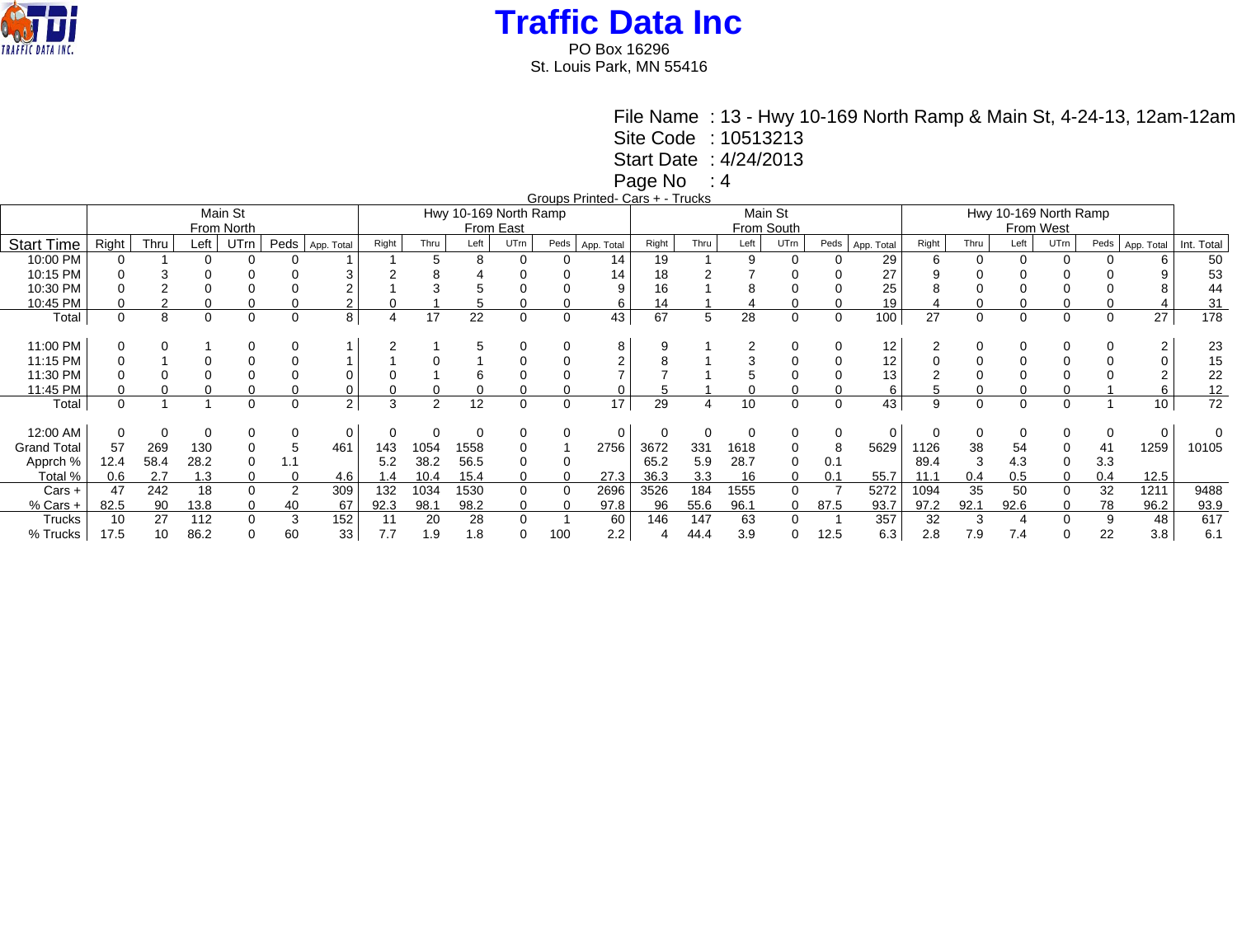

PO Box 16296 St. Louis Park, MN 55416